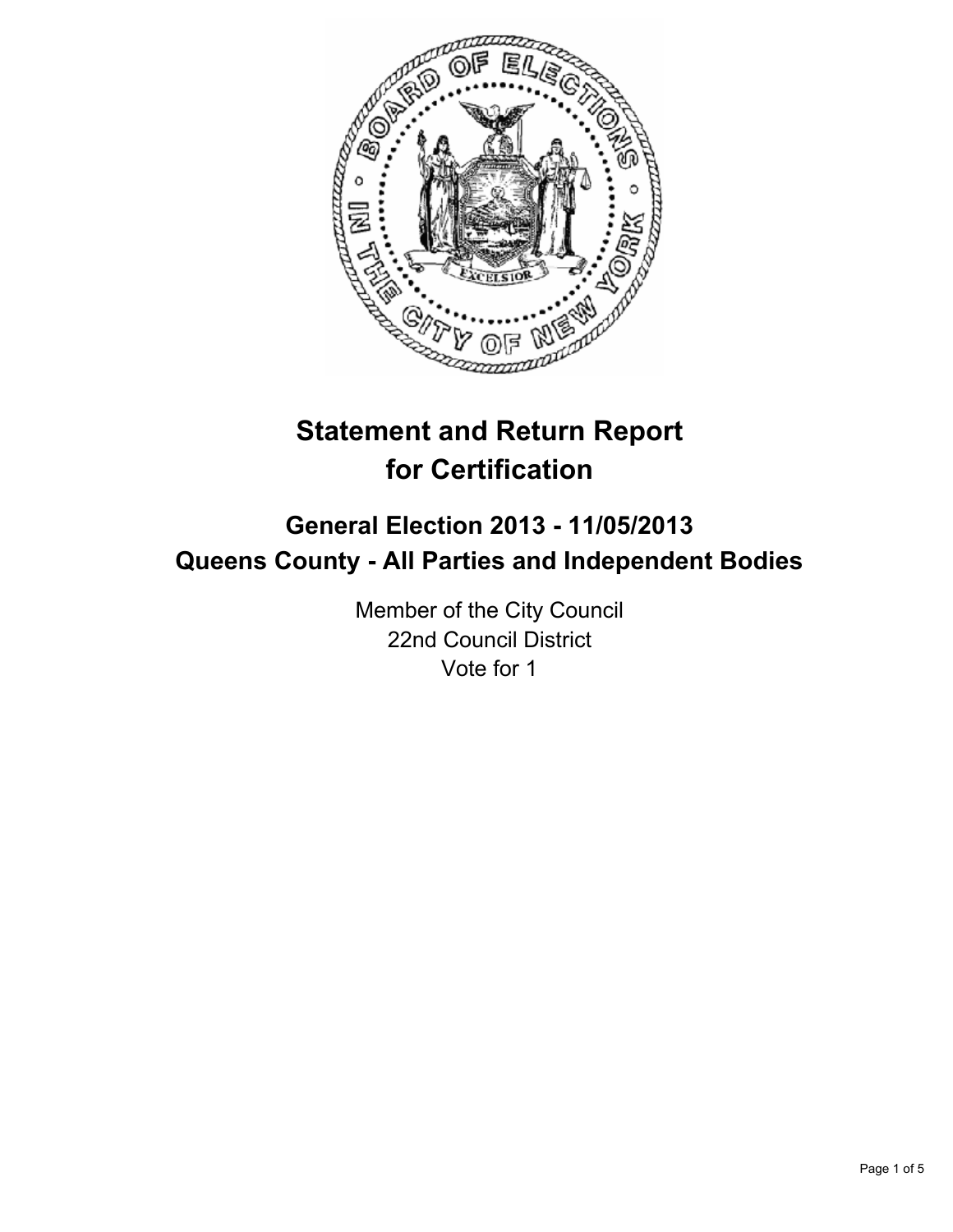

### **Assembly District 30**

| PUBLIC COUNTER                                           | 859          |
|----------------------------------------------------------|--------------|
| <b>EMERGENCY</b>                                         | 0            |
| <b>ABSENTEE/MILITARY</b>                                 | 12           |
| <b>FEDERAL</b>                                           | $\mathbf{0}$ |
| SPECIAL PRESIDENTIAL                                     | $\mathbf{0}$ |
| <b>AFFIDAVIT</b>                                         | 5            |
| <b>Total Ballots</b>                                     | 876          |
| Less - Inapplicable Federal/Special Presidential Ballots | 0            |
| <b>Total Applicable Ballots</b>                          | 876          |
| COSTA G. CONSTANTINIDES (DEMOCRATIC)                     | 496          |
| DANIEL P. PETERSON (REPUBLICAN)                          | 112          |
| DANIELLE M. DE STEFANO (CONSERVATIVE)                    | 52           |
| COSTA G. CONSTANTINIDES (WORKING FAMILIES)               | 47           |
| DANIELLE M. DE STEFANO (INDEPENDENCE)                    | 17           |
| LYNNE SERPE (GREEN)                                      | 96           |
| <b>GERALD F. KANN (POPULIST)</b>                         | 1            |
| JOHN CIAFONE (WRITE-IN)                                  | 1            |
| <b>Total Votes</b>                                       | 822          |
| Unrecorded                                               | 54           |

#### **Assembly District 34**

| PUBLIC COUNTER                                           | 1,035          |
|----------------------------------------------------------|----------------|
| <b>EMERGENCY</b>                                         | 0              |
| ABSENTEE/MILITARY                                        | 26             |
| <b>FFDFRAL</b>                                           | 0              |
| SPECIAL PRESIDENTIAL                                     | $\mathbf{0}$   |
| <b>AFFIDAVIT</b>                                         | 21             |
| <b>Total Ballots</b>                                     | 1,082          |
| Less - Inapplicable Federal/Special Presidential Ballots | 0              |
| <b>Total Applicable Ballots</b>                          | 1,082          |
| COSTA G. CONSTANTINIDES (DEMOCRATIC)                     | 700            |
| DANIEL P. PETERSON (REPUBLICAN)                          | 144            |
| DANIELLE M. DE STEFANO (CONSERVATIVE)                    | 52             |
| COSTA G. CONSTANTINIDES (WORKING FAMILIES)               | 29             |
| DANIELLE M. DE STEFANO (INDEPENDENCE)                    | 13             |
| LYNNE SERPE (GREEN)                                      | 29             |
| <b>GERALD F. KANN (POPULIST)</b>                         | 2              |
| ALAN KAECKMEISTER (WRITE-IN)                             | 1              |
| DENNIS SANCHEZ (WRITE-IN)                                | $\overline{2}$ |
| <b>Total Votes</b>                                       | 972            |
| Unrecorded                                               | 110            |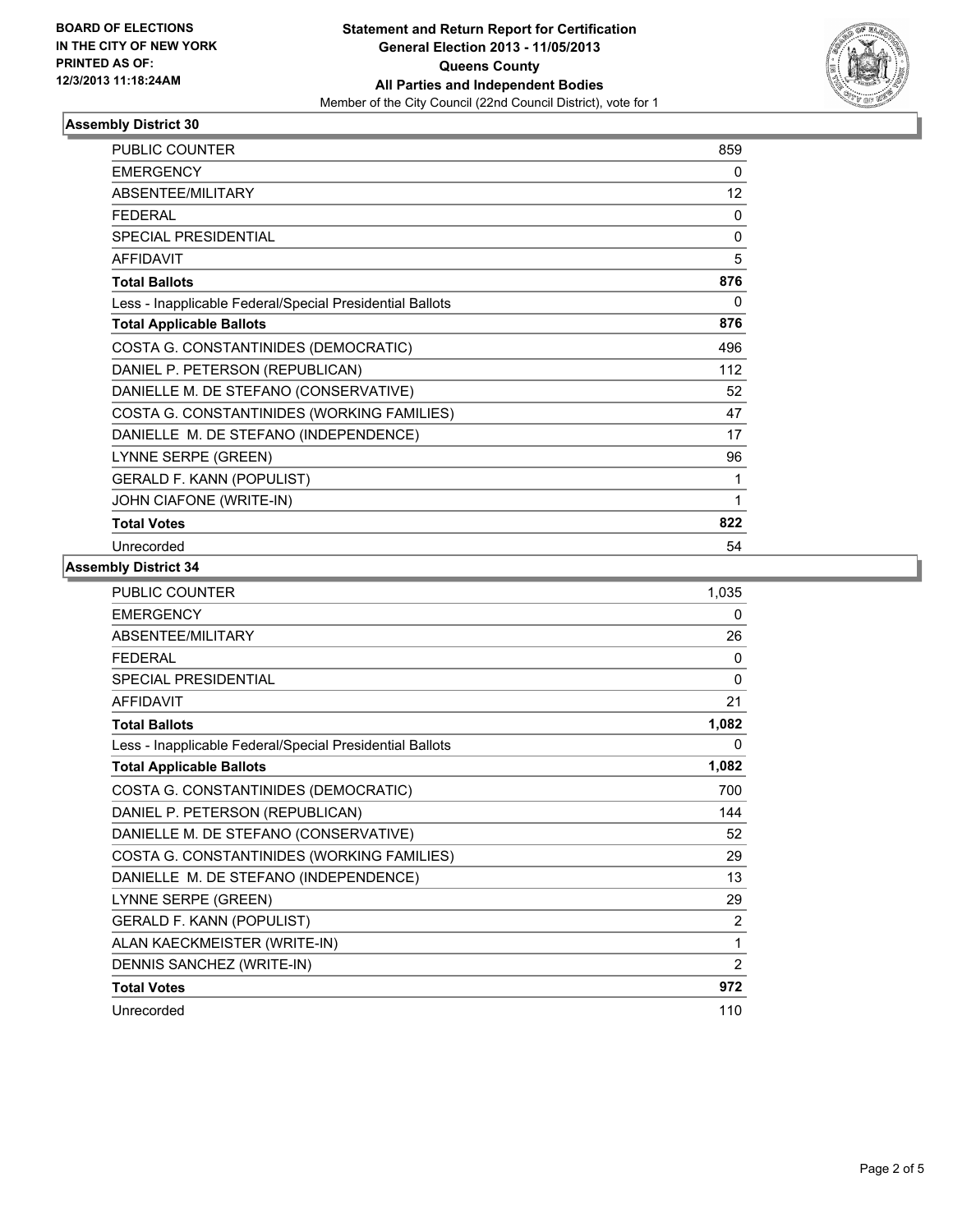

#### **Assembly District 35**

| <b>PUBLIC COUNTER</b>                                    | 263               |
|----------------------------------------------------------|-------------------|
| <b>EMERGENCY</b>                                         | 0                 |
| ABSENTEE/MILITARY                                        | 5                 |
| <b>FEDERAL</b>                                           | 0                 |
| <b>SPECIAL PRESIDENTIAL</b>                              | 0                 |
| <b>AFFIDAVIT</b>                                         | 3                 |
| <b>Total Ballots</b>                                     | 271               |
| Less - Inapplicable Federal/Special Presidential Ballots | 0                 |
| <b>Total Applicable Ballots</b>                          | 271               |
| COSTA G. CONSTANTINIDES (DEMOCRATIC)                     | 177               |
| DANIEL P. PETERSON (REPUBLICAN)                          | 38                |
| DANIELLE M. DE STEFANO (CONSERVATIVE)                    | $12 \overline{ }$ |
| COSTA G. CONSTANTINIDES (WORKING FAMILIES)               | 7                 |
| DANIELLE M. DE STEFANO (INDEPENDENCE)                    | 4                 |
| LYNNE SERPE (GREEN)                                      | 10                |
| <b>GERALD F. KANN (POPULIST)</b>                         | 1                 |
| <b>Total Votes</b>                                       | 249               |
| Unrecorded                                               | 22                |

#### **Assembly District 36**

| <b>PUBLIC COUNTER</b>                                    | 14.094         |
|----------------------------------------------------------|----------------|
| <b>EMERGENCY</b>                                         | 1              |
| <b>ABSENTEE/MILITARY</b>                                 | 278            |
| <b>FEDERAL</b>                                           | 0              |
| <b>SPECIAL PRESIDENTIAL</b>                              | $\mathbf{0}$   |
| <b>AFFIDAVIT</b>                                         | 194            |
| <b>Total Ballots</b>                                     | 14,567         |
| Less - Inapplicable Federal/Special Presidential Ballots | 0              |
| <b>Total Applicable Ballots</b>                          | 14,567         |
| COSTA G. CONSTANTINIDES (DEMOCRATIC)                     | 8,139          |
| DANIEL P. PETERSON (REPUBLICAN)                          | 1,539          |
| DANIELLE M. DE STEFANO (CONSERVATIVE)                    | 874            |
| COSTA G. CONSTANTINIDES (WORKING FAMILIES)               | 610            |
| DANIELLE M. DE STEFANO (INDEPENDENCE)                    | 251            |
| LYNNE SERPE (GREEN)                                      | 2,243          |
| <b>GERALD F. KANN (POPULIST)</b>                         | 59             |
| <b>AUSTIN SHAFRAN (WRITE-IN)</b>                         | $\overline{2}$ |
| ELLEN KODADEK (WRITE-IN)                                 | 1              |
| PAUL VALLONE (WRITE-IN)                                  | 5              |
| PETER VALLONE (WRITE-IN)                                 | 3              |
| UNATTRIBUTABLE WRITE-IN (WRITE-IN)                       | 8              |
| <b>Total Votes</b>                                       | 13,734         |
| Unrecorded                                               | 833            |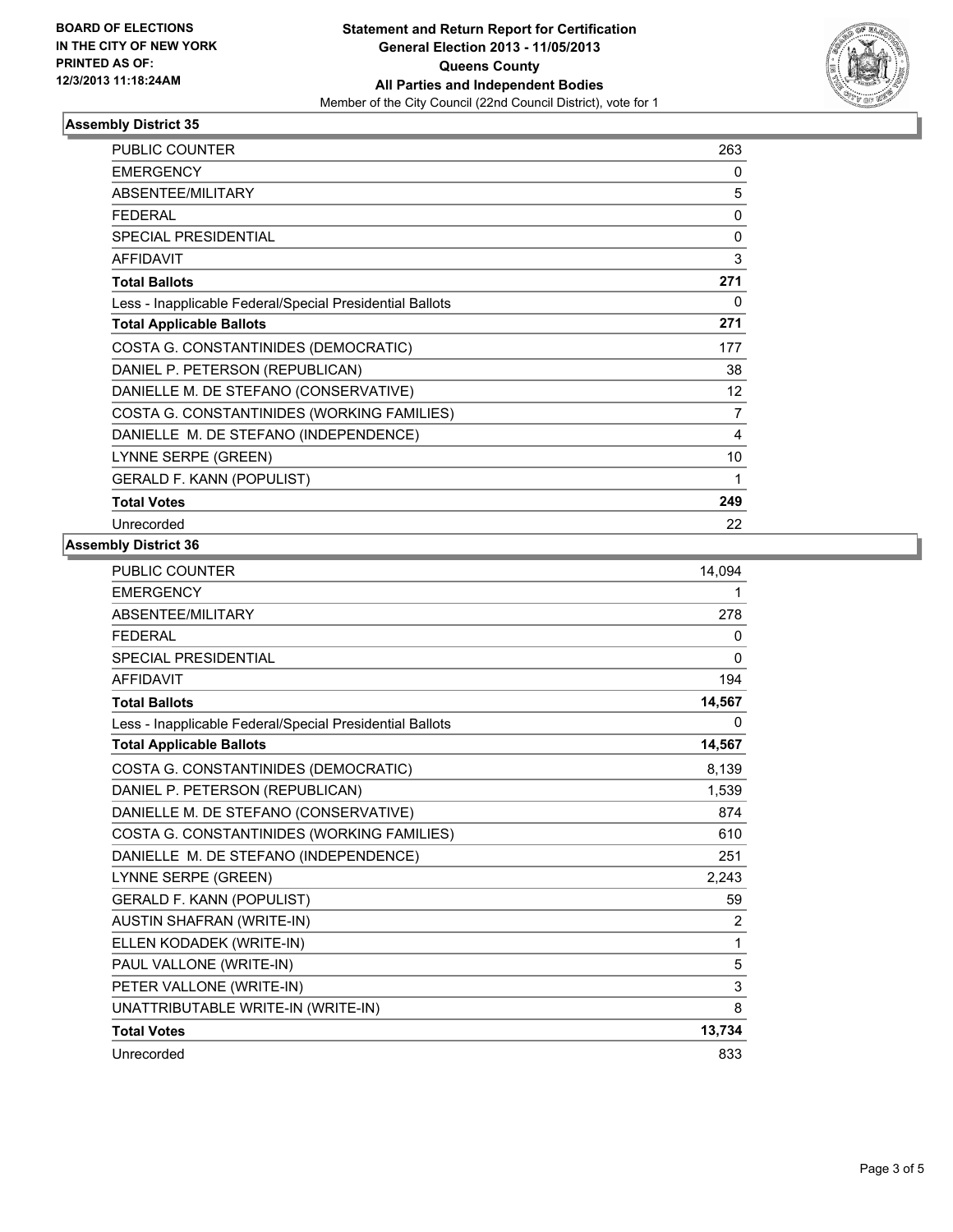

#### **Assembly District 37**

| <b>PUBLIC COUNTER</b>                                    | 896            |
|----------------------------------------------------------|----------------|
| <b>EMERGENCY</b>                                         | 0              |
| ABSENTEE/MILITARY                                        | 9              |
| <b>FEDERAL</b>                                           | $\Omega$       |
| <b>SPECIAL PRESIDENTIAL</b>                              | $\Omega$       |
| <b>AFFIDAVIT</b>                                         | 11             |
| <b>Total Ballots</b>                                     | 916            |
| Less - Inapplicable Federal/Special Presidential Ballots | 0              |
| <b>Total Applicable Ballots</b>                          | 916            |
| COSTA G. CONSTANTINIDES (DEMOCRATIC)                     | 659            |
| DANIEL P. PETERSON (REPUBLICAN)                          | 51             |
| DANIELLE M. DE STEFANO (CONSERVATIVE)                    | 28             |
| COSTA G. CONSTANTINIDES (WORKING FAMILIES)               | 18             |
| DANIELLE M. DE STEFANO (INDEPENDENCE)                    | 10             |
| LYNNE SERPE (GREEN)                                      | 83             |
| <b>GERALD F. KANN (POPULIST)</b>                         | $\overline{2}$ |
| ELIZABETH CROWLEY (WRITE-IN)                             | 1              |
| <b>Total Votes</b>                                       | 852            |
| Unrecorded                                               | 64             |